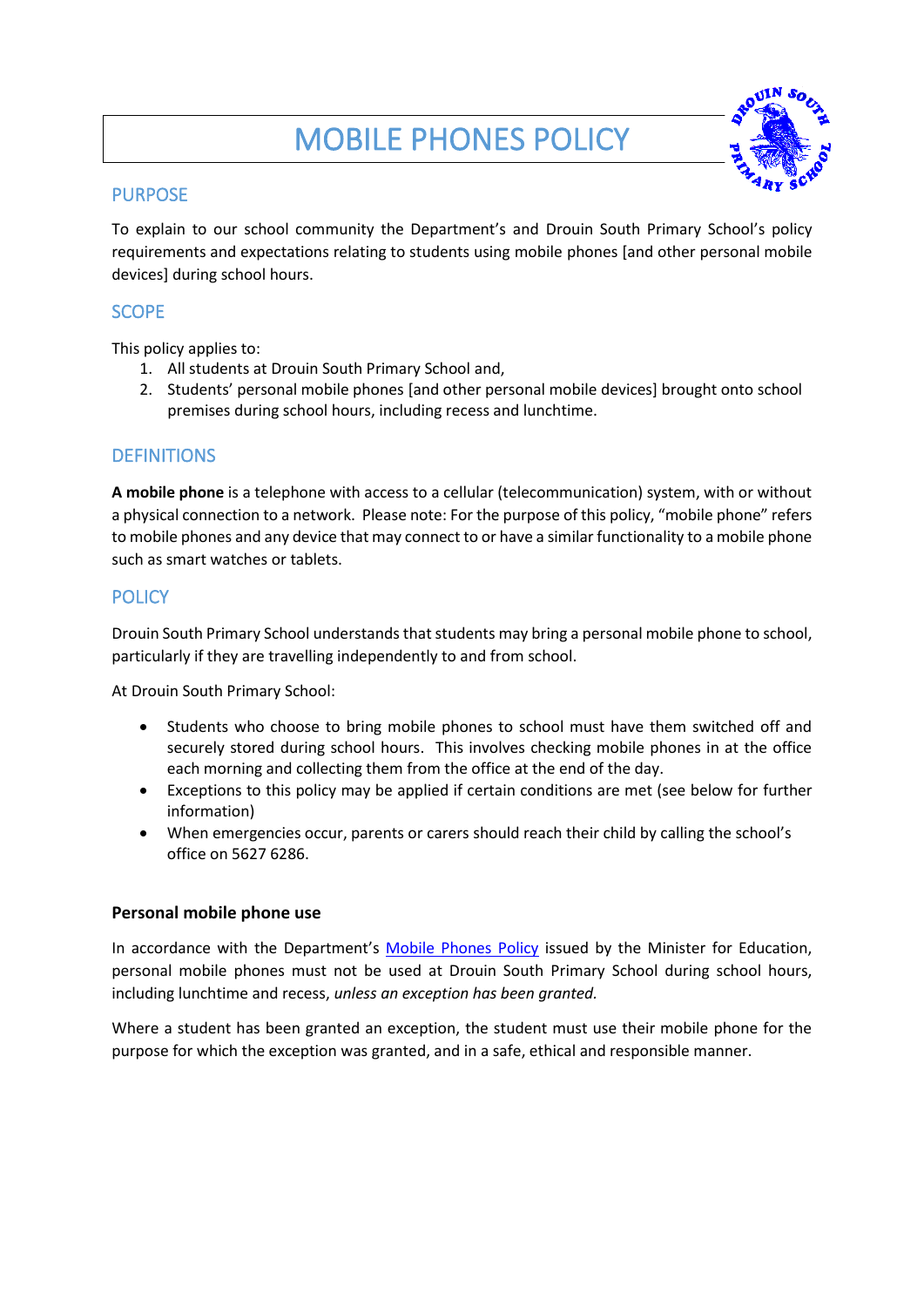### **Secure storage**

Mobile phones owned by students at Drouin South Primary School are considered valuable items and are brought to school at the owner's (student's or parent/carer's) risk. Students are encouraged not to bring a mobile phone to school unless there is a compelling reason to do so. Please note that Drouin South Primary School does not have accident insurance for accidental property damage or theft.

Students and their parents/carers are encouraged to obtain appropriate insurance for valuable items. Refer to the [Drouin South Primary School's Personal Property Policy AND/OR the Department's [Personal Goods](https://www.education.vic.gov.au/school/principals/spag/governance/pages/personalgoods.aspx) policy.]

Where students bring a mobile phone to school, Drouin South Primary School will provide secure storage. Secure storage is storage that cannot be readily accessed by those without permission to do so. At Drouin South Primary School students are required to hand their mobile phone into the school administration office to be securely stored until the end of the school day.

## **Enforcement**

Students who use their personal mobile phones inappropriately at Drouin South Primary School may be issued with consequences consistent with our school's existing *Student Wellbeing and Engagement* and/or *Code of Conduct* or *Bullying* policies.

At Drouin South Primary School inappropriate use of mobile phones is **any use during school hours**, unless an exception has been granted, and particularly use of a mobile phone:

- in any way that disrupts the learning of others
- to send inappropriate, harassing or threatening messages or phone calls
- to engage in inappropriate social media use including cyber bullying
- to capture video or images of people, including students, teachers and members of the school community without their permission
- to capture video or images in the school toilets, changing rooms, swimming pools and gyms
- during exams and assessments

#### **Exceptions**

Exceptions to the policy:

- may be applied during school hours if certain conditions are met, specifically,
	- o Health and wellbeing-related exceptions; and
	- o Exceptions related to managing risk when students are offsite.
- can be granted by the principal, or by the teacher for that class, in accordance with the Department's [Mobile Phones Policy.](https://www.education.vic.gov.au/school/principals/spag/safety/Pages/mobilephones.aspx)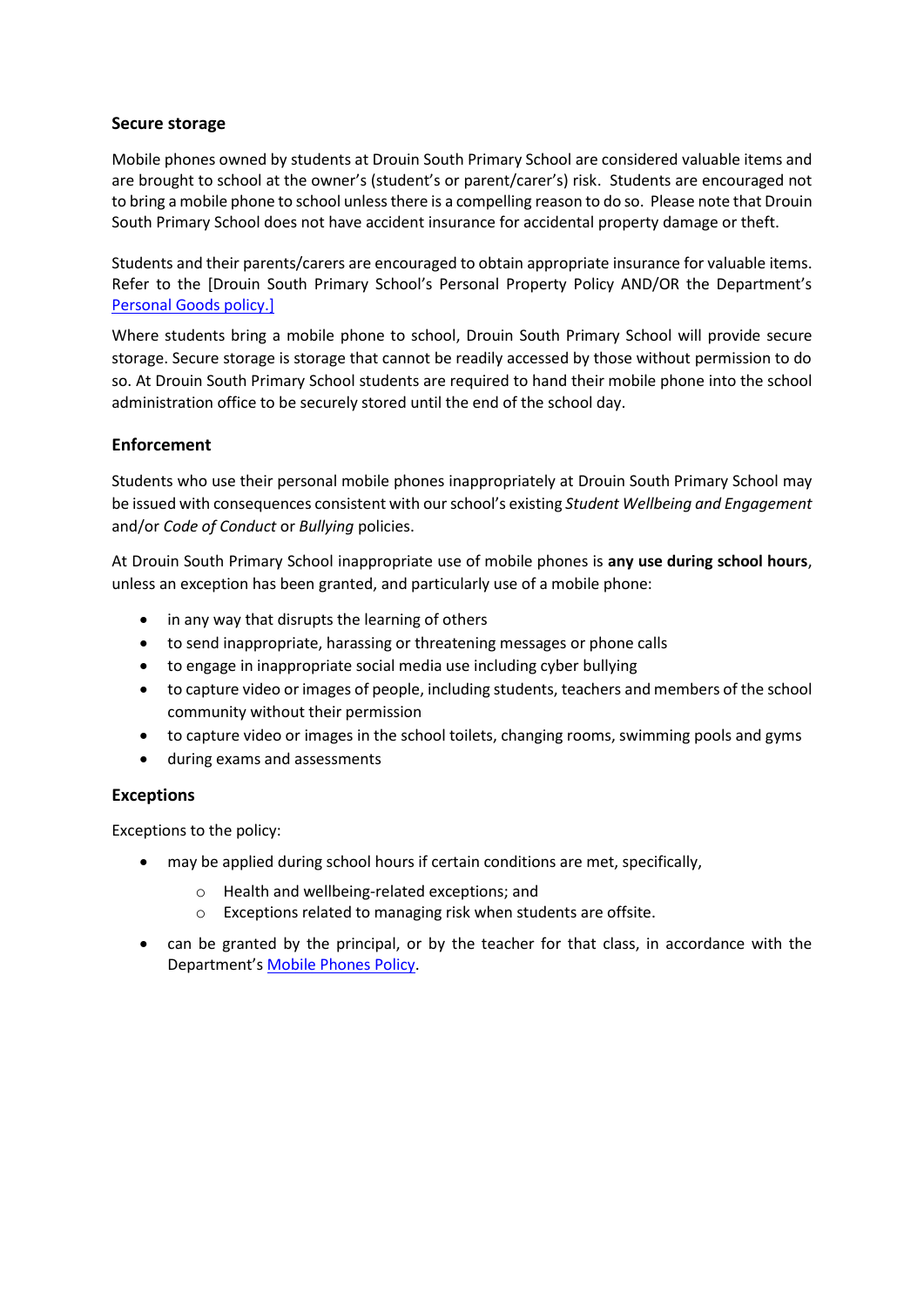The three categories of exceptions allowed under the Department's [Mobile Phones Policy](https://www.education.vic.gov.au/school/principals/spag/safety/Pages/mobilephones.aspx) are:

## *1. Learning-related exceptions*

| <b>Specific exception</b>                                                                                                          | <b>Documentation</b>                                          |
|------------------------------------------------------------------------------------------------------------------------------------|---------------------------------------------------------------|
| For specific learning activities (class-based<br>exception)                                                                        | Unit of work, learning sequence                               |
| For students for whom a reasonable adjustment to<br>a learning program is needed because of a disability<br>or learning difficulty | Individual Learning Plan, Individual<br><b>Education Plan</b> |

### *2. Health and wellbeing-related exceptions*

| <b>Specific exception</b>        | <b>Documentation</b>               |
|----------------------------------|------------------------------------|
| Students with a health condition | <b>Student Health Support Plan</b> |
| Students who are Young Carers    | A localised student record         |

### *3. Exceptions related to managing risk when students are offsite*

| <b>Specific exception</b>                                                                      | <b>Documentation</b>                   |
|------------------------------------------------------------------------------------------------|----------------------------------------|
| Travelling to and from excursions                                                              | Risk assessment planning documentation |
| Students on excursions and camps                                                               | Risk assessment planning documentation |
| When students are offsite (not on school grounds)<br>and unsupervised with parental permission | Risk assessment planning documentation |
| Students with a dual enrolment or who need to<br>undertake intercampus travel                  | Risk assessment planning documentation |

Where an exception is granted, the student can only use the mobile phone for the purpose for which it was granted.

#### **Camps, excursions and extracurricular activities**

Drouin South Primary School will provide students and their parents and carers with information about items that can or cannot be brought to camps, excursions, special activities and events, including personal mobile phones.

#### **Exclusions**

This policy does not apply to

- Out-of-School-Hours Care (OSHC)
- Out-of-school-hours events
- Travelling to and from school
- Wearable devices
- iPads and all other personal devices
- Students undertaking workplace learning activities, e.g. work experience